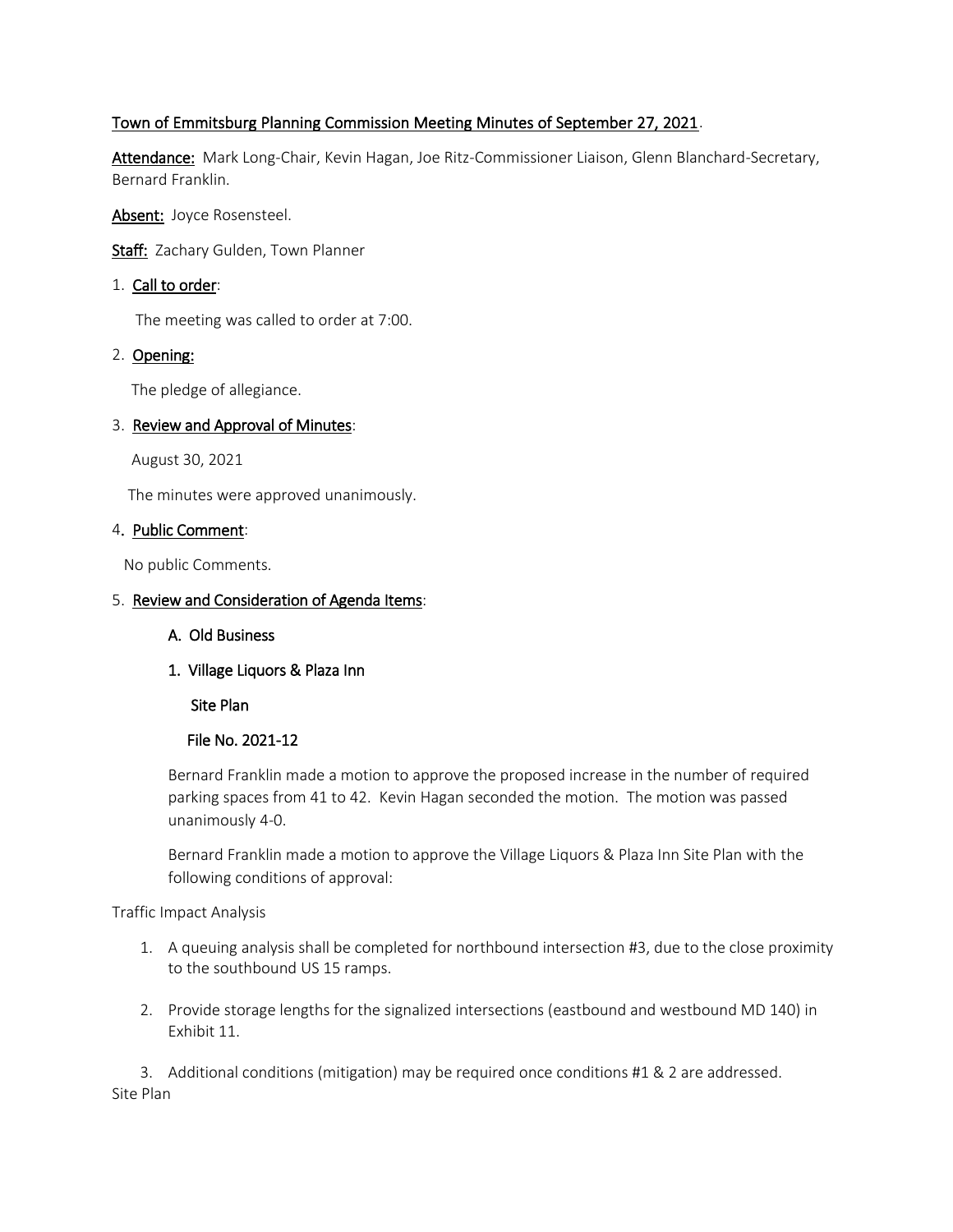- 4. The owner's certification & dedication and Surveyor's certification shall be added to the plan.
- 5. Electric vehicle parking only signs shall be added to the two level two electric vehicle charging station parking spaces. The Town greatly thanks the property owner for adding the charging station in order to support environmental sustainability within the community!
- 6. The applicant shall add no parking signs along the entire property boundary on Silo Hill Parkway.
- 7. The applicant shall make the following correction:
	- a. Site Data "General Business District" shall be changed to "General Commercial District".
- 8. An increase in the number of required parking spaces must be granted by the Planning Commission in accordance with Town Code §17.08.140.C. If a parking waiver is granted, a note shall be added to Sheet 1 of the plan that states "A parking increase from 41 to 42 spaces was granted by the Planning Commission on 09/27/2021".
- 9. The handicapped parking specification on sheet 3D (8' x 20' parking aisle & 8' x 20' parking space) does not match the site plan (9' x 20' for both). This shall be corrected.
- 10. ADA access from the ADA access aisle & route to the front door shall be provided (ADA ramps).

11. All existing easements shall be shown and Liber/Folio referenced on the plan. The plan is missing the Libor/Folio for the Sewer & Water Easement and Existing 10' Drainage & Utility Easement. Landscape Plan

- 12. All plantings shall be the same color to clearly show what is proposed (green).
- 13. Clearly show level of disturbance & add to legend.
- 14. All plant material shall have a callout with abbreviated scientific name & quantity (i.e., JV-1).
- 15. Do not place trees and shrubs directly in front of storm outfall in bio retention facility.
- 16. Wild plum is too large for the bio retention facility. Please remove.
- 17. There are 23 existing pine trees shown on the plans. Show existing pine trees as gray like survey. They appear dark and proposed.
- 18. Incorporate native perennials into the bio retention facility that thrive in full sun and wet conditions to better facilitate biodiversity and visual appeal. This is a suggestion to provide a better operating bio retention facility. If perennials are to be used, please identify the species and quantity with some form of callout or legend. The same symbol for bulbs is used for arborvitae and is confusing. We also do not suggest bulbs in a bioretention facility as they will have a significantly harder time acclimating to the area. We suggest 1 gal perennials at 12-24" o.c. These issues can be alleviated easily by just providing plant callouts as suggested in comment #11 above.
- 19. Bulbs and arborvitae are the same symbol, please differentiate.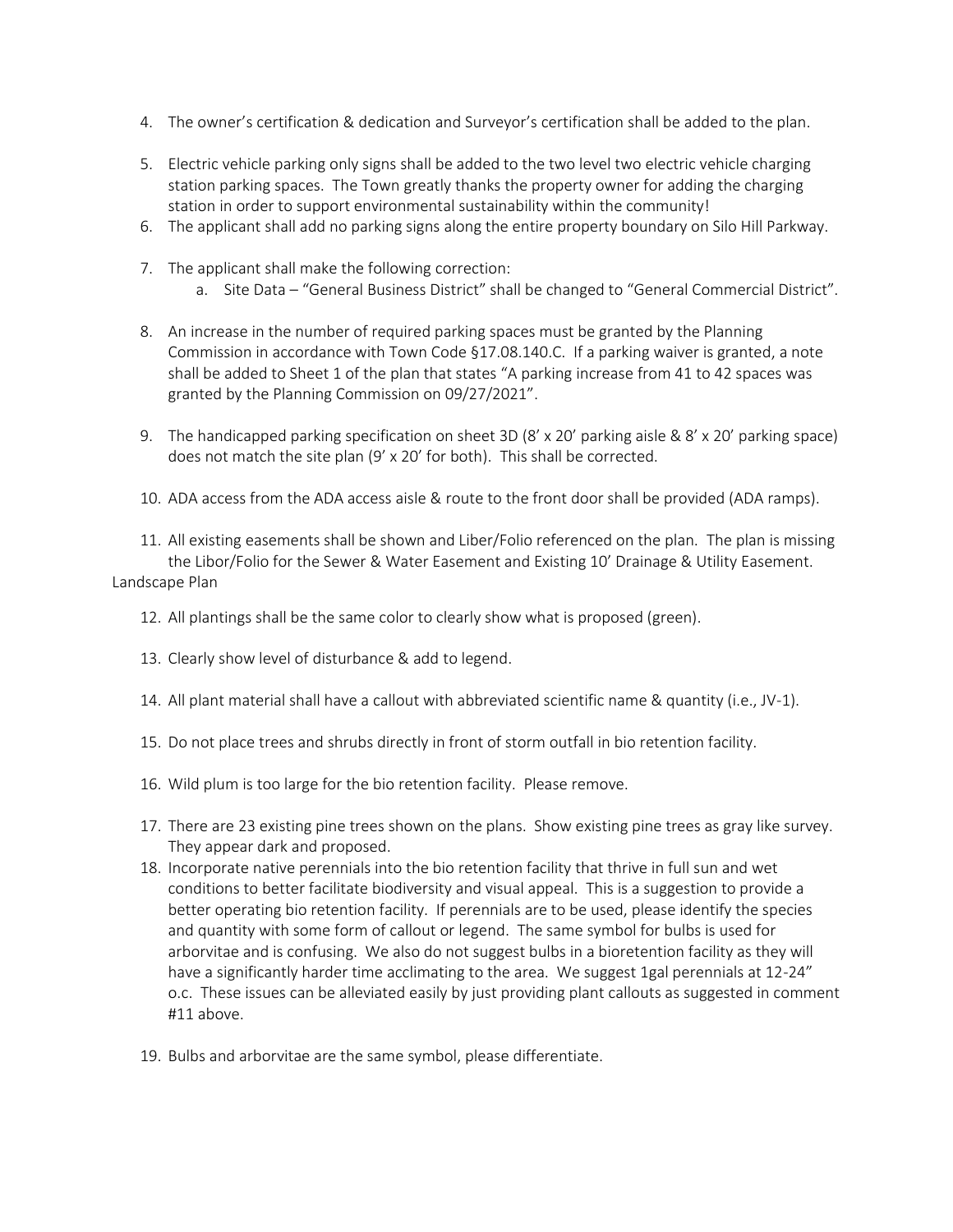- 20. The dumpster shall be screened with a minimum of 2 shade trees and 15 evergreen trees in accordance with §16.16.110.B.6. The plan only shows 8 evergreen shrubs. The shrubs shall be removed and replaced with the trees.
- 21. The transformer shall be screened with a minimum of 1 shade tree and 5 evergreen trees in accordance with §16.16.110.B.6. The plan only shows 4 evergreen shrubs. The shrubs shall be removed and replaced with the trees.
- 22. Since the bio retention pond borders a public road, the area bordering the road shall be screened with a minimum of:
	- 4 shade trees.
	- 12 evergreen trees.
	- 12 deciduous or evergreen shrubs.

in accordance with Town Code §16.16.110.B.8.

- 23. A minimum of 12 street trees are required along Silo Hill Parkway in accordance with Town Code §16.16.110.C. Street trees shall be placed a minimum of 40' apart and the species shall be chosen as outlined in Town Code §8.20.020. Trees shall be planted within ROW and planted to avoid any utilities existing or proposed.
- 24. Once the additional required plantings are added to the landscape plan, the key shall be updated to include 1) key symbol, 2) common name, 3) botanical name, and 4) planting sizes to ensure compliance with Town Code §16.16.110.
- 25. Bulb spacing at 4' is too far. 12"-24" for 1gal perennial is acceptable.
- 26. The landscape plan shall be designed and stamped by a State of Maryland landscape architect in accordance with Town Code §17.08.220.C.
- 27. A clear sight triangle shall be provided on the plan at the development's entrance/exit in accordance with Town Code §17.08.160.
- 28. Include standard landscape notes or provide specs to address plant materials, soil, soil treatment, general installation materials, etc.
- 29. Low juneberry & American filbert are not on the recommended plant list. While they may get approved, to better guarantee acceptance, recommend selection of plants on the pre-approved lists provided by the County.
- 30. Any nonresidential use adjoining a residential use in any zone shall meet the buffer yard type and width requirements. Buffer yard type 2 with a 25' buffer is required in the General Commercial (B-2) zoning district in accordance with Town Code §16.16.110 & §17.08.220.D. 143.76' of the rear yard property line adjoins a residential district; therefore, the following are required to be planted in the buffer yard:
	- a. 4 shade trees.
	- b. 5 evergreen trees. This area includes 23 existing pine trees; therefore, the evergreen tree requirement is fulfilled. A note shall be added to the plan that the 23 existing pine trees shall be maintained and not disturbed.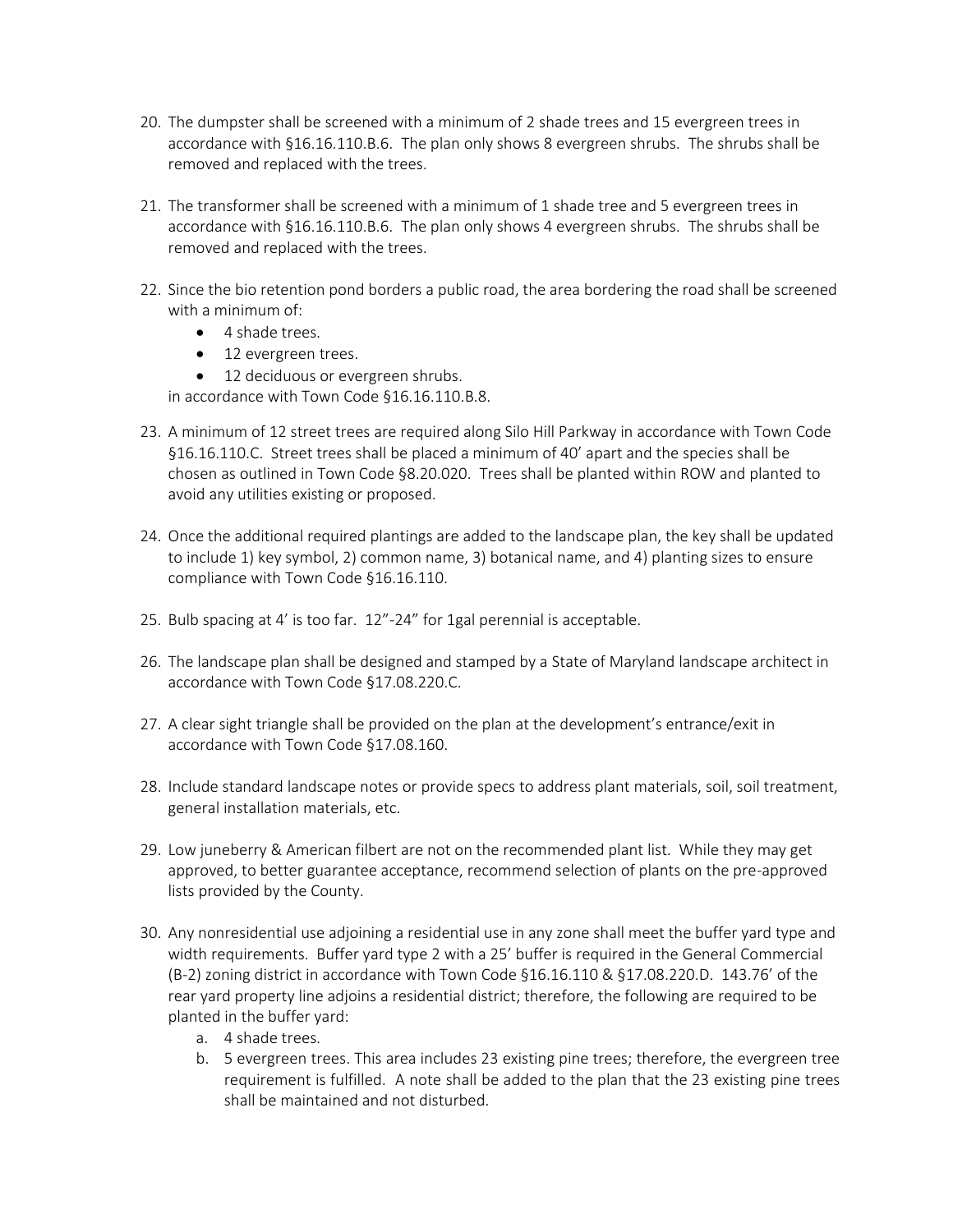c. 8 deciduous or evergreen shrubs.

#### Lighting Plan

- 31. The lighting plan shall include an overall site plan with photometrics that shows glare or direct illumination does not exceed 1 foot-candle beyond the property line in accordance with 17.08.230.A.5.
- 32. A clear sight triangle shall be provided on the plan at the development's entrance/exit in accordance with Town Code §17.08.160.
- 33. Pages 3C.2 & 3C.3 There is a light pole proposed within the ADA accessible sidewalk route, which doesn't match its placement on the site plan. This shall be corrected. Administrative
	- 34. The applicant shall evaluate the adequacy of emergency services (Fire, EMS, & Police) with the assistance of Frederick County Emergency Services and/or other Frederick County Departments. Documentation from these agencies shall be provided to the Town stating adequate coverage is available for the proposed project in accordance with §14.04.140.E.
	- 35. Since the land disturbance is over 5,000 sq. ft., the applicant must obtain approval of an Erosion and Sediment Control Plan from the Catoctin/Frederick Soil Conservation District and furnish to the Town a copy of the approval in accordance with Town Code Chapter 15.20.
	- 36. Since the land disturbance is over 5,000 sq. ft., the applicant must obtain approval of a Stormwater Management Plan from Frederick County and furnish to the Town a copy of the approval in accordance with Town Code Chapter 15.21.
	- 37. The applicant shall submit to the Town the total proposed number of water and sewer fixtures from a Maryland certified plumber in accordance with Town Code §13.04.041 and §13.08.111. The Town Planner has provided the fixture charts to the owner. The owner shall pay the current connection fee rates at time of zoning permit application. Connections are not guaranteed for the project until such connections are purchased, or a multiyear tap agreement has been executed between the Town and the Developer.
	- 38. The applicant shall provide the Town 2x paper and 1x PDF copies of the engineered certified asbuilt after project completion in accordance with Town Code §16.20.020.I.
	- 39. Planning Commission approval is conditioned upon the acceptance of an improvement plat in conformance with the Town of Emmitsburg and all other governmental agency requirements.
	- 40. The developer shall pay such fees that are charged from time to time by the Town of Emmitsburg for further reviews or permits as may be required concerning the proposed development.
	- 41. The applicant must apply for and obtain the following permits through the Town after the approval of the improvement plat:
		- Alteration of Infrastructure due to water/sewer alterations (Chapter 13.08).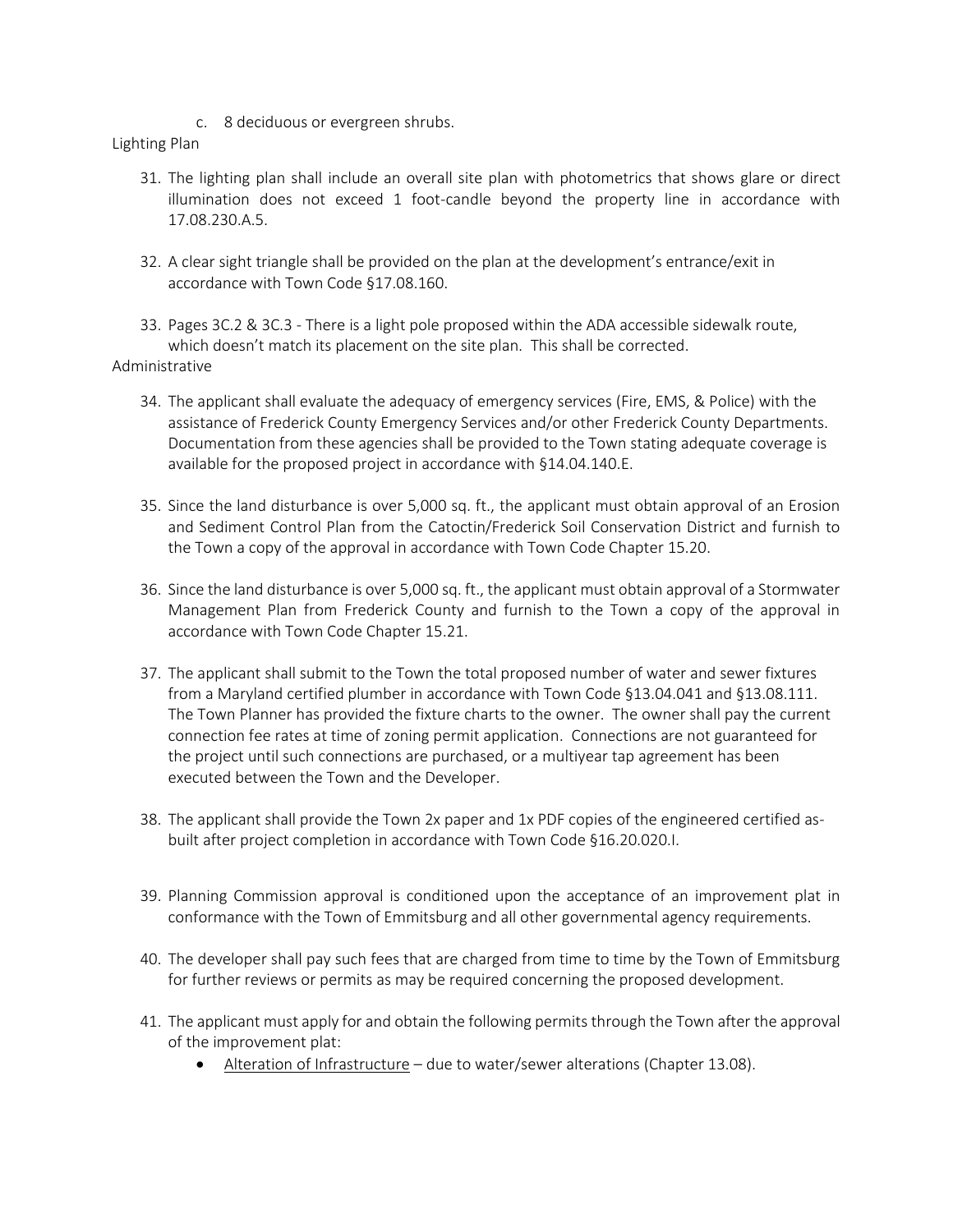- 2x Cross-Connection Control Permits Testable backflow prevention devices shall be installed on the 1) fire sprinkler system 6" line and 2) 2" domestic water lines directly after the water meter (Town Code Chapter 13.17).
- Zoning permit signage (Town Code Chapter 17.38).
- Zoning permit construction (Town Code §17.48.020).
- Non-Domestic Pre-Treatment of Wastewater A grease trap and/or grease interceptor system shall be installed (Town Code Chapter 15.36).

A Frederick County building permit is also required as with any other local, state, or federal permits required by law.

Glenn Blanchard seconded the motion. The motion was passed unanimously 4-0.

#### B. New Business

## 1. New Creamery Road Pump Station

Improvement Plat

#### File No. 2021-14

This item has been tabled to a future meeting.

## 2. Village Liquors & Plaza Inn

#### Improvement Plat

## File No. 2021-15

A motion was made by Joe Ritz to approve the Village Liquors & Plaza Improvement Plat with the following conditions of approval:

- 1. The fully executed site, landscape, and lighting plan sheets shall be added to the improvement plat package once all conditions are met. The development shall be updated on Sheets 2 & 3 per the approved site plan.
- 2. The owner's & surveyor's certification shall be added to Sheet 1.
- 3. Label grease trap on plan.
- 4. Clearly distinguish between existing utilities (e.g., water and sewer) and proposed utilities. Most lines appear bold and it is difficult to distinguish what is new vs. proposed.
- 5. Site Data on Sheet 1 references existing zoning: "General Business District". Change to "General Commercial (B-2)".
- 6. Note 4 on the Soil Erosion Maintenance Schedule, Sheet 5, references the Department's Solid Waste Management Regulations at 25 Pa. Code 260. Note 4 on the General Plan Notes, Sheet 5, references Appendix A of the department's policy "Management of Clean Fill". Update to remove reference to PA regulations, as required.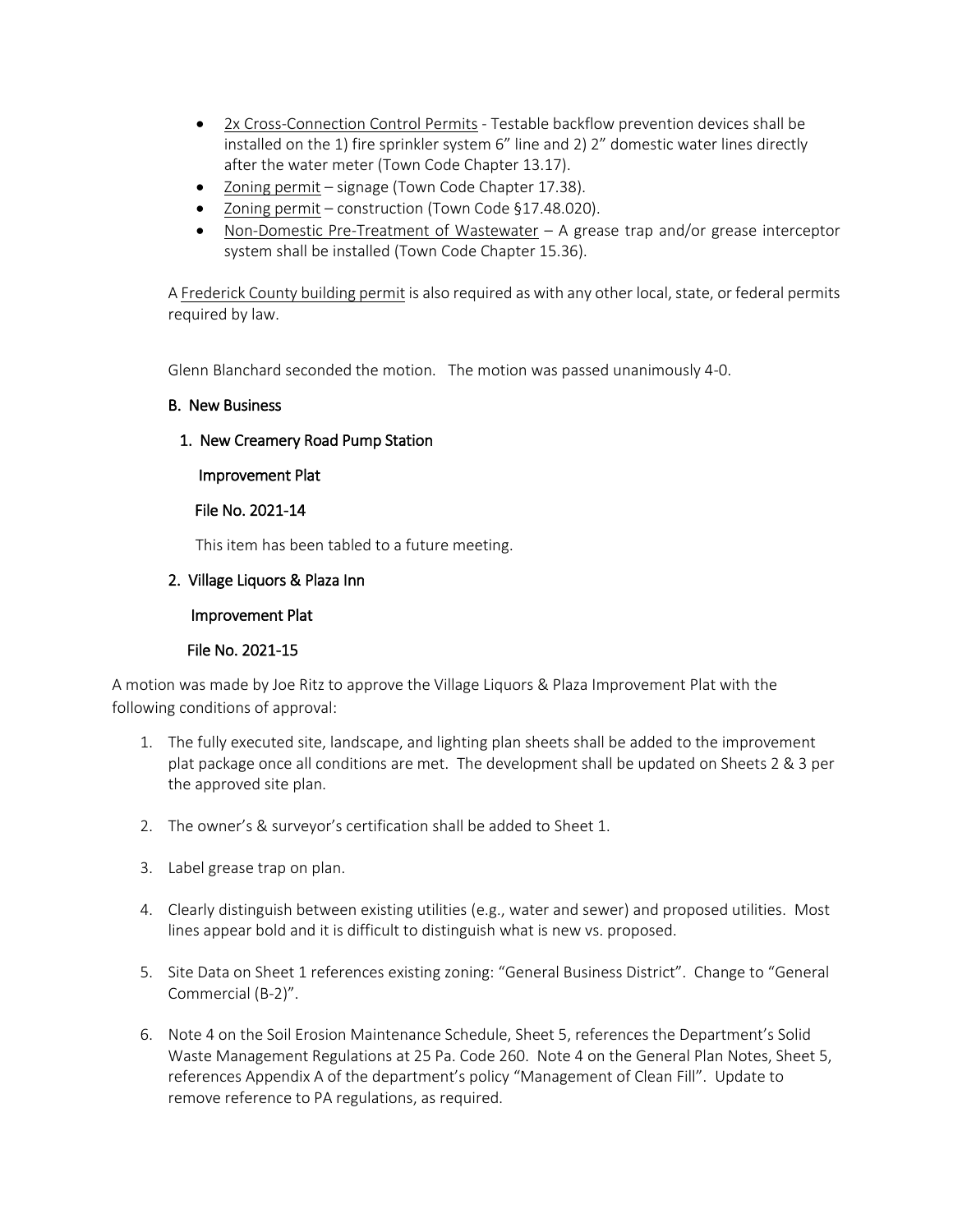- 7. In the event that the water meter, backflow devices, valves, etc. are added to the building's utility room as recommended by the Town, update the plans. In the event that the fire service vault is maintained, include a detail of the vault and piping, water meters, backflow devices, valves, etc.
- 8. The proposed sewer appears to join the Town's sewer system at a tee. Include a manhole for the connection or connect the proposed sewer at an existing manhole. Provide inverts.
- 9. The proposed sewer lateral crosses the water main. Confirm the sewer line is below the water line and confirm sufficient distance in accordance with Frederick County's Design Manual.
- 10. Provide additional information to address below:
	- a. Water meters (sized 2" and under) shall be according to Town Code Chapter 13.04, Water System. A jumper wire shall be installed across the meter (from pipe to pipe) to provide for an uninterrupted ground should the meter be removed. All water meters are to be installed pursuant to the direction of the Town in accordance with Town Code §16.20.020.B.6.
	- b. "L" copper service lines are not permitted in Emmitsburg. "K" copper or an acceptable equal is required in accordance with Town Code §16.20.020.B.7.
	- c. Copper house connections from the main to the curb stop shall be bedded and covered with sand when suitable rock-free backfill is not available in accordance with Town Code §16.20.020.B.8.
	- d. Unless permission is otherwise granted, all service line taps shall be made by the wet tap method (water main under pressure) in accordance with Town Code §16.20.020.B.9.
	- e. Emmitsburg is underlain by a hard-red shale which in many areas is close enough to the surface to interfere with utility installation. Due to the frequency of rock excavation requiring undercut and backfill, all trenches for pipe installation shall be undercut six inches below subgrade and backfilled with crusher run or stone dust. Use crusher run or stone dust as trench backfill to a point one foot above the top of the pipe. From this point on, backfill as specified in the "Frederick County Standard Details for Water Mains, Sanitary Sewers, and Related Structures" in accordance with Town Code §16.20.020.B.10. & §16.20.020.C.4.
	- f. Sanitary sewer lines shall be PVC, Schedule 40, or SDR 35.2. in accordance with Town Code §16.20.020.C.1.
	- g. Emmitsburg requires the "A-loc" type of gasket to seal the sewer pipe to the manhole (or as approved by the Town), in accordance with Town Code §16.20.020.C.3.
- 11. Provide and/or reference all applicable details for the water and sanitary sewer and manhole installation as provided in the Frederick County, Maryland Standard Details for Water Mains, Sanitary Sewers, and Related Structures.

## Administrative

12. An irrevocable letter of credit or similar agreement from a lending institution or any recognized lender satisfactory to the Town, guaranteeing installation & payment for the installation of the public improvements from the point of ingress into the development to and in front of the lot in question, shall be provided prior to the issuance of a zoning permit in accordance with Town Code 16.12.040.F.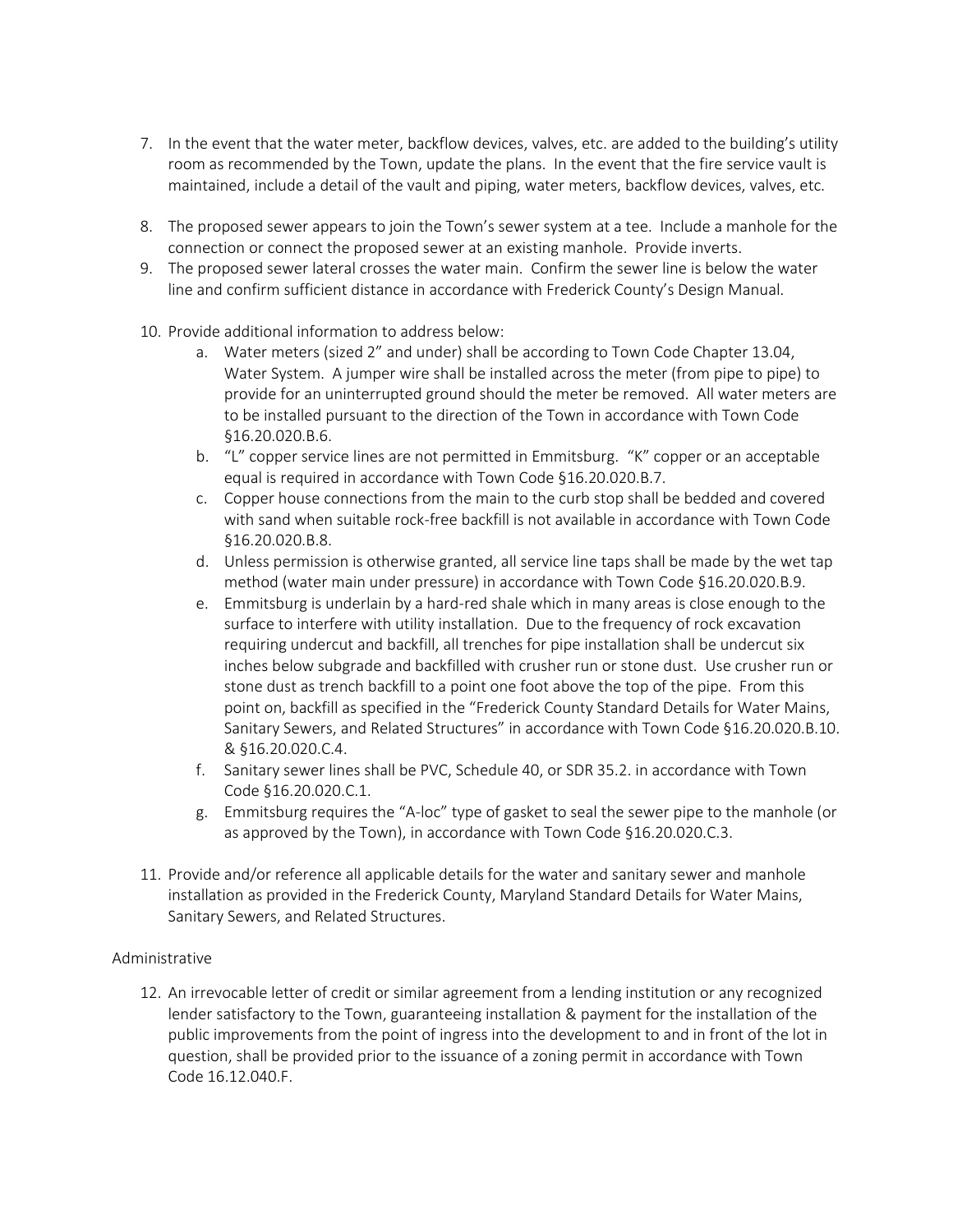- 13. Street trees are to be maintained and guaranteed for a minimum of two years by the developer in accordance with Town Code §16.16.110.C.8. The Town will provide the applicant a letter of credit template once requested.
- 14. Since the land disturbance is over 5,000 sq. ft., the applicant must obtain approval of an Erosion and Sediment Control Plan from the Catoctin/Frederick Soil Conservation District and furnish to the Town a copy of the approval in accordance with Town Code Chapter 15.20.
- 15. Since the land disturbance is over 5,000 sq. ft., the applicant must obtain approval of a Stormwater Management Plan from Frederick County and furnish to the Town a copy of the approval in accordance with Town Code Chapter 15.21.
- 16. The applicant shall submit to the Town the total proposed number of water and sewer fixtures from a Maryland certified plumber in accordance with Town Code §13.04.041 and §13.08.111 in order to determine the sewer flow and sewer pipe size and slope. Note: Piping in service connections has a minimum slope of 2%, based on the Standard Specifications (Frederick County Design Manual, Paragraph 3.2.4.3.3). The Town Planner has provided the fixture charts to the owner. The owner shall pay the current connection fee rates at time of zoning permit application. Connections are not guaranteed for the project until such connections are purchased, or a multiyear tap agreement has been executed between the Town and the Developer.
- 17. The applicant shall provide the Town 2x paper and 1x PDF of the fully executed Improvement Plat.
- 18. The applicant shall provide the Town 2x paper and 1x PDF copies of the engineered certified asbuilt after project completion in accordance with Town Code §16.20.020.I.
- 19. The developer shall pay such fees that are charged from time to time by the Town of Emmitsburg for further reviews or permits as may be required concerning the proposed development.
- 20. The applicant must apply for and obtain the following permits through the Town after the approval of the improvement plat:
	- Alteration of Infrastructure due to water/sewer alterations (Chapter 13.08).
	- 2x Cross-Connection Control Permits Testable backflow prevention devices shall be installed on the 1) fire sprinkler system 6" line and 2) 2" domestic water lines directly after the water meter (Town Code Chapter 13.17).
	- Zoning permit signage (Town Code Chapter 17.38).
	- Zoning permit construction (Town Code §17.48.020).
	- Non-Domestic Pre-Treatment of Wastewater A grease trap and/or grease interceptor system shall be installed (Town Code Chapter 15.36).

A Frederick County building permit is also required as with any other local, state, or federal permits required by law.

The motion was seconded by Kevin Hagan. The motion passed unanimously, 4-0.

## 6. Other Business: